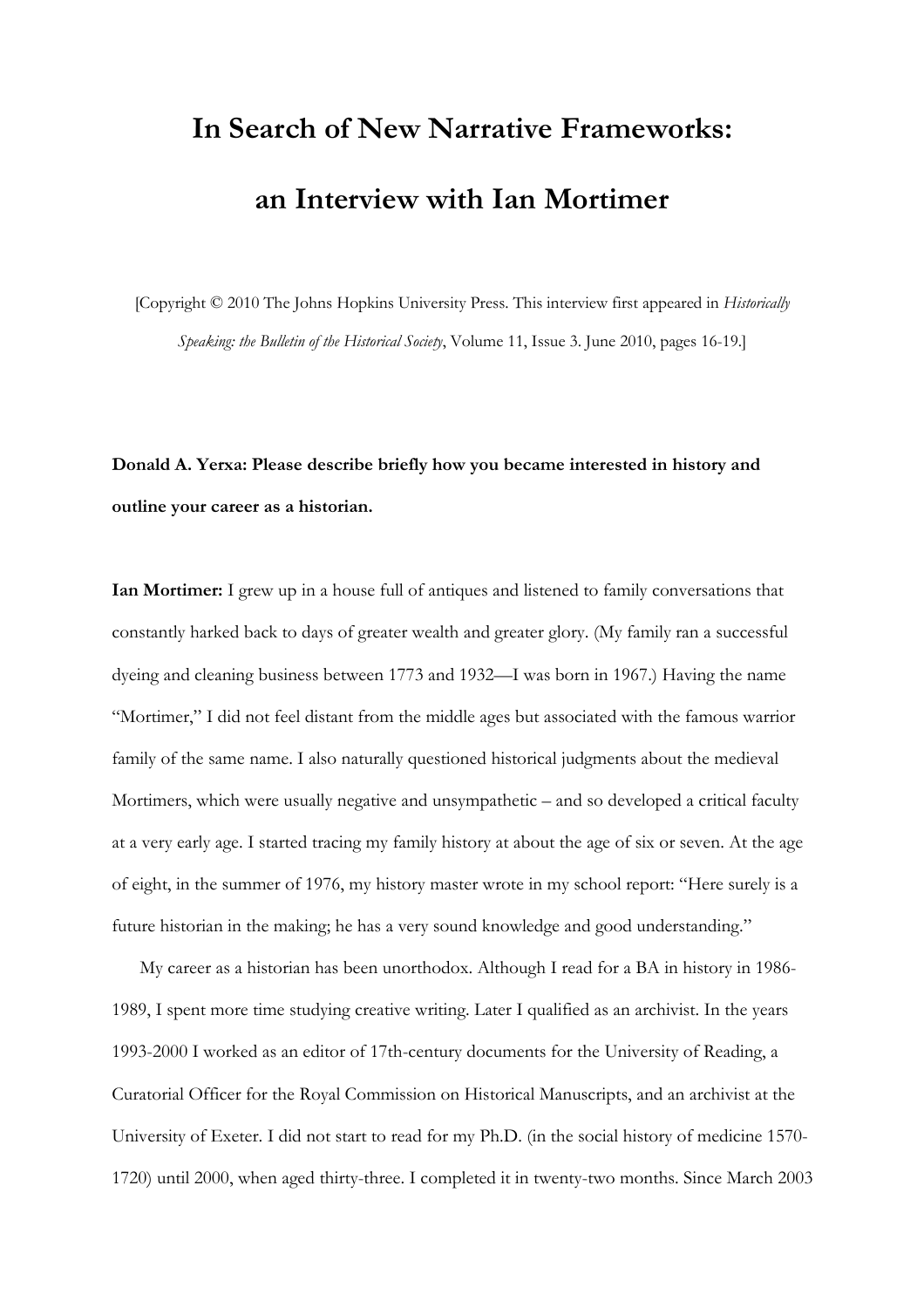I have published four medieval biographies, one innovative social history (*The Time Traveller's Guide to Medieval England*), one scholarly monograph (*The Dying and the Doctors*, published by the Royal Historical Society), half of the guide to a university archive, and twenty-three peer-refereed articles. Collectively these have touched on every century of English history from the 13th to the 20th. I also have completed a book of essays, *Medieval Intrigue*, due for publication in September 2010*,* in which I seek to advance the philosophy and methodology of medieval history, testing the limits of certainty by examining aspects of royal secret business. I was awarded the Alexander Prize by the Royal Historical Society—a silver medal for the best essay submitted by someone within three years of completing his or her Ph.D.—in 2004.

**Yerxa: What was the genesis of your thinking about history as an art? Have you been long disappointed by the published scholarship produced by academic historians?** 

**Mortimer:** When in youth I was fascinated by history, it had no bounds. But within a few days of being taught formally at school, I found all my amazement being driven out of the subject. I hated the syllabus at the age of seven, and I still hated when I left school at seventeen. My relationship with the past has always been a personal one, and my vision of history equally personal. But it has also always been serious, so that it includes both a sense of spiritual reassurance—in that the dead go on before us—aand drama—in that people performed almost unimaginable acts of bravery in the past, as well as acts that were desperately sad, loyal, haunting, cheating, ambitious, hate-filled, loving, etc. The school syllabus never included these emotions.

I am not at all "disappointed" by scholarship—I am not sure what gave you that idea! I have produced a fair bit myself. I know well the thrill of finding out and contextualizing something that no one else knows. My book *The Dying and the Doctors*, which is an extremely detailed reconstruction of the level of medicalization in southern England in the 17th century, was a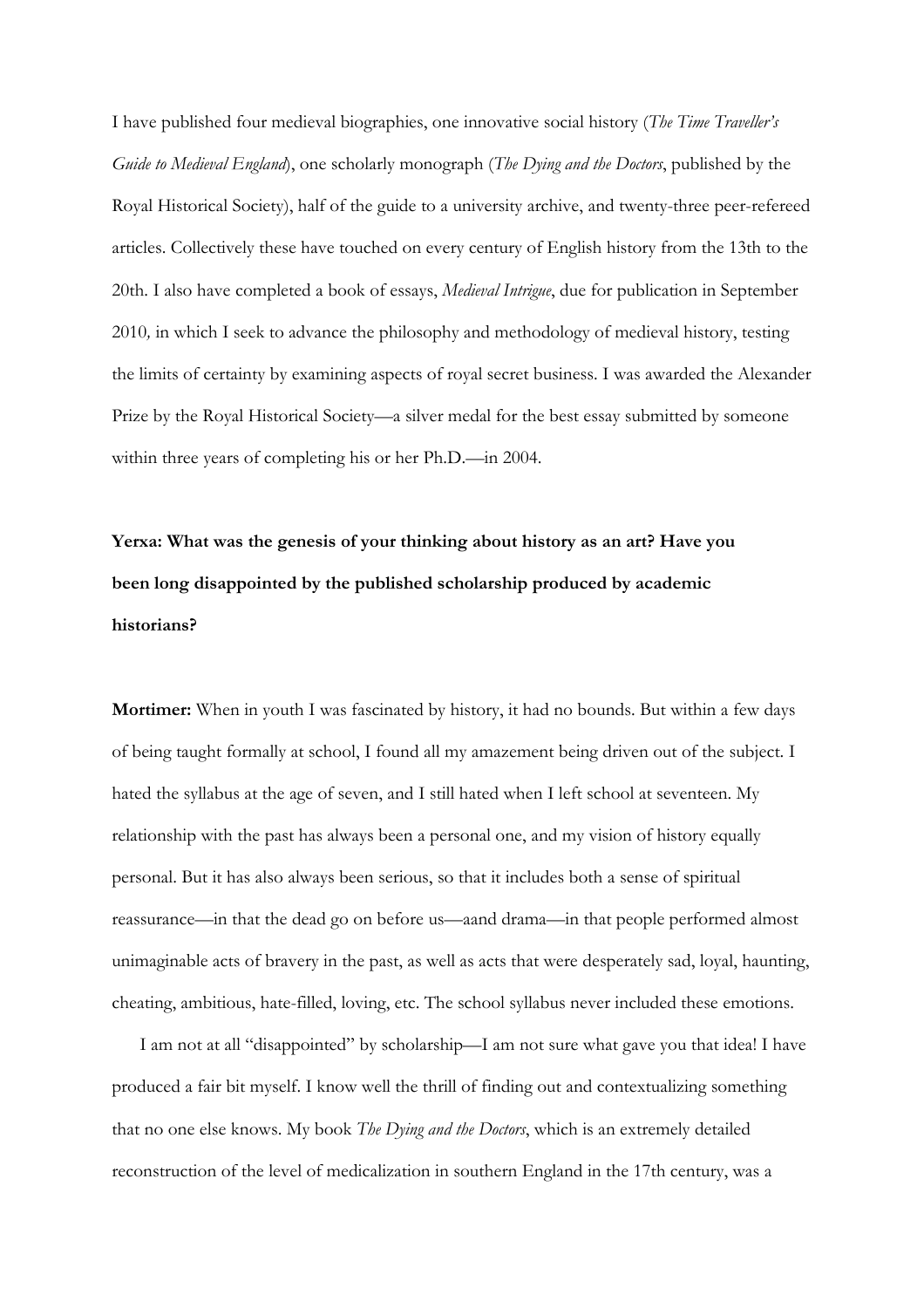tremendously exciting project. It is not a fun read, but we need works like this to produce reliable structures for understanding the past. My point is not that this is disappointing but that we also need people to look beyond the academic horizon and to build something out of such research.

# **Yerxa: Who are the historians and what are the history books that have inspired you most?**

In the strict sense of the word "inspire," none. I find inspiration in ancient places—whether a castle, a church, a house or the strange pattern of an old field. I find it in paintings, documents, surnames, old songs and things that are from a different age. Museums. Archives. Archaeology. I get no inspiration from history books or historians, nor history fiction, but only from the relics of the past.

Having said that, there are a few writers who have inspired me. Most of them are writers who have tackled key questions of existence and led me to realize aspects of life that are true in any age, not just our own time. Almost all are modern poets: T.S. Eliot, Boris Pasternak, W.B. Yeats, Dylan Thomas, Ted Hughes, Sylvia Plath, Seamus Heaney, ee cummings, Bertoldt Brecht, Philip Larkin, James Wright, W.H. Auden, Jean Genet, and so on. The ways they inspired me are impossible to define: but each one has written something that, although elusive, is compelling. I find in a great poem by, say, Eliot, something as revealing of life over the centuries as standing in the middle of a medieval cathedral.

# **Yerxa: Before the rise of "scientific" academic history, were there a lot more historian artists practicing their craft?**

**Mortimer:** Undoubtedly. Arguably before Ranke's influence was felt, and before the rise of the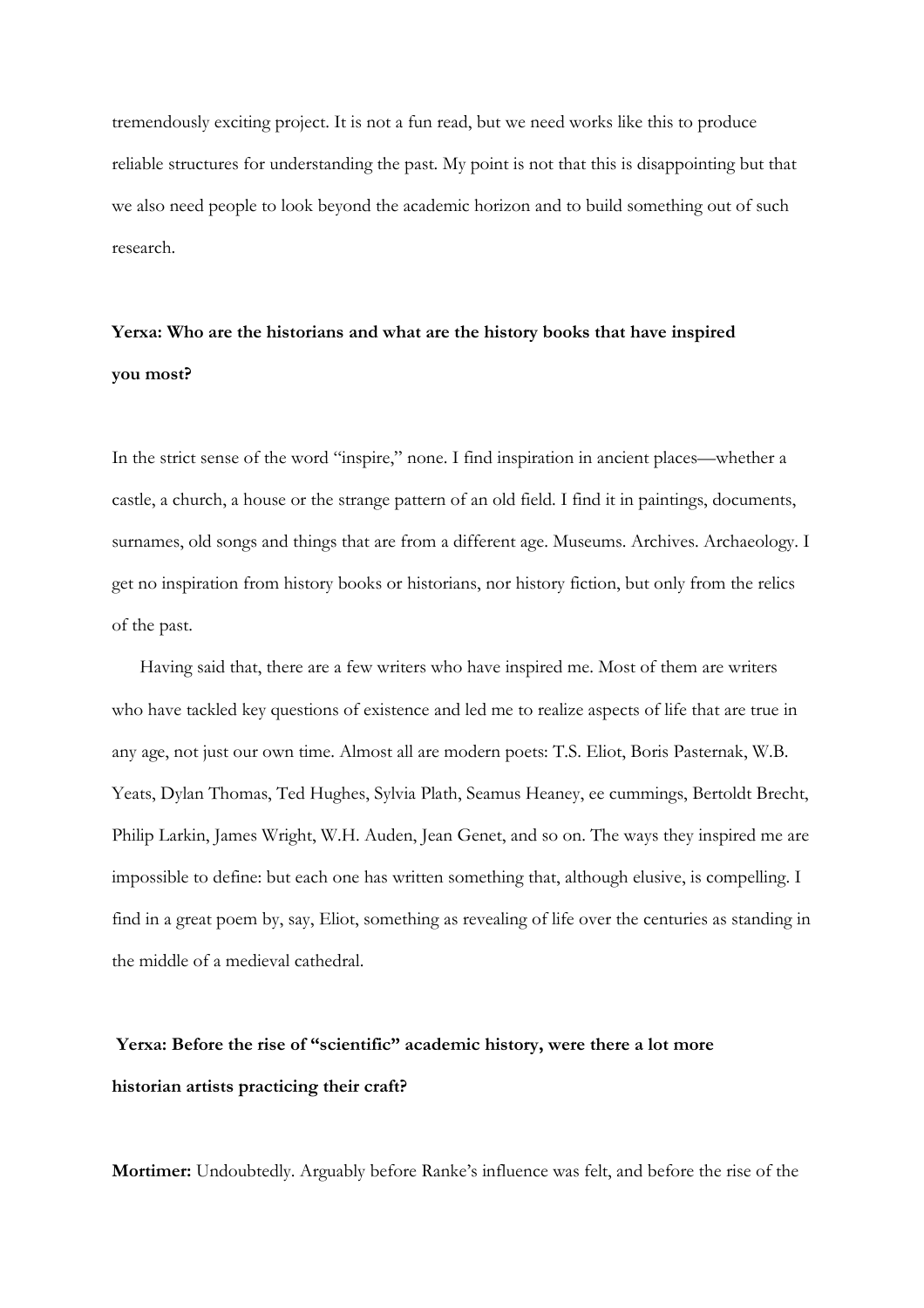methodology whereby historians clarified chronicle accounts by analyzing documents (pioneered by Joseph Hunter and others in the 1830s), there was only an "art." But at that stage, the "art" of history needed greater discipline (in the same way we now need more artfulness). The 19th century provided that discipline, so that towards the end of the nineteenth century the art and discipline of history were more in accord. In the UK the old *Dictionary of National Biography* was one of the great artistic and intellectual products of that age. That it was not superseded until 2004 was partly due to the quality of the original, both as a reference tool and a witty, shrewd, and entertaining text. In fact, there are many articles in the 2004 edition that are nowhere near as well written as the 19th-century versions.

The mid-20th century saw some brilliant historical writers. I think the best practitioner of the art as a whole was Sir Steven Runciman, whose mastery of the discipline was deeply impressive and whose prose was as good as that of any nonfiction writer ever. But style isn't everything. Some brilliant writers of historical prose—A.L. Rowse, C.V. Wedgwood—have largely been eclipsed now, even to the point that their work is denigrated as old and useless to the academic of today. This is very sad. If you examine Rowse's style, it has great energy and is entertainingly fluent.

# **Yerxa: You mention that historical artistry requires courage and confidence"even in the face of academic stigmatization." May I ask if you have faced that?**

Twice over. There are some academics who view the art of history as weak—less rigorous than the strict discipline that they are proud to maintain. Artistry, in their view, detracts from the discipline, it does not add to it. And if one is solely concerned with the discipline, they can hardly be wrong. It's just that one cannot practice the discipline of history in such splendid isolation and expect it to have any wider meaning. If you establish the causes of the Second World War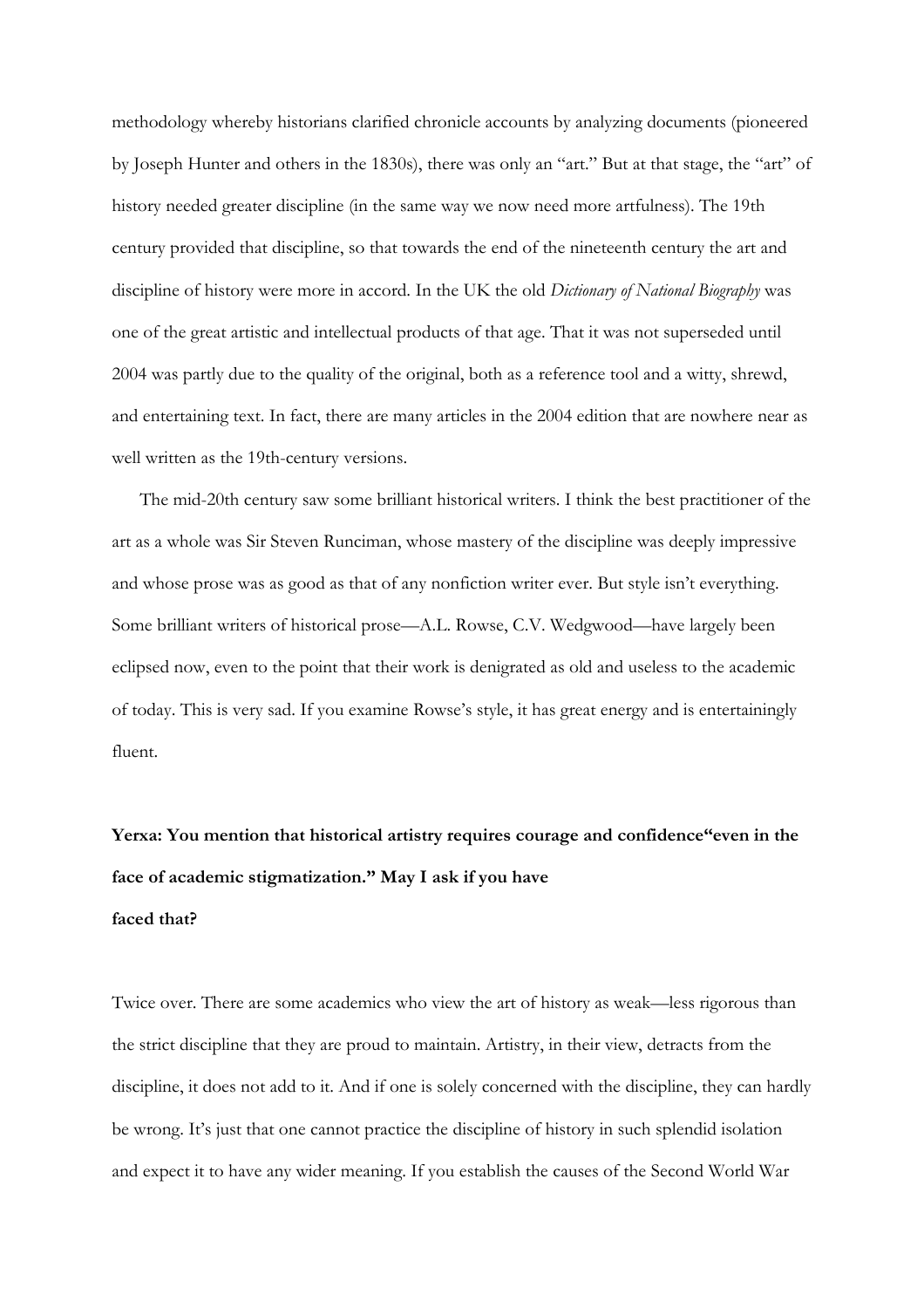with complete accuracy, and tell no one, then you might as well have got it all wrong. Such disciplinarians tend not to write sniffy reviews of my books, as I do have the academic credentials they normally look for (whereas many popular historians don't). But one does get the sense at academic conferences that they look at me and think "you're not one of us."

The passage to which you refer was written because of a very particular experience, one that has been ongoing for years. In my first book I wrote that we could be certain that Edward II did not die in Berkeley Castle in 1327. My book was a biography about the king's supposed murderer, so I could hardly fail to address the issue of whether the man died or not. A number of academics dismissed my conclusions without engaging with my argument, pouring scorn on such radical revisionism. Alarmed at the shallowness of their responses, I revisited the subject and wrote a 16,000-word article on the subject for the foremost peer-refereed historical journal in the UK, the *English Historical Review*. Responses to that article have been astonishingly blinkered—derogatory, too, in one or two cases. "Courage and confidence" are required to maintain a bold line in the face of entrenched opposition from a stream of professors eager to act together to preserve the values of their discipline in the face of a perceived threat from without. The attack on my work has been like the threats to "normal science" described in Thomas Kuhn's *Structure of Scientific Revolutions*. I deal with this in detail in a chapter of my book, *Medieval Intrigue*. The chapter in question is called "Twelve Angry Scholars."

# **Yerxa: You make an eloquent case for the need for history to evoke sympatheticunderstanding for people in the past. Do you also see a role forhistorical detachment?**

**Mortimer:** But of course! Absolutely. In the modern world there is no "art of history" without the discipline and many aspects of the discipline require detachment. This is an important point: Bury, Trevelyan and Hayden White and many other people whom I do not mention were all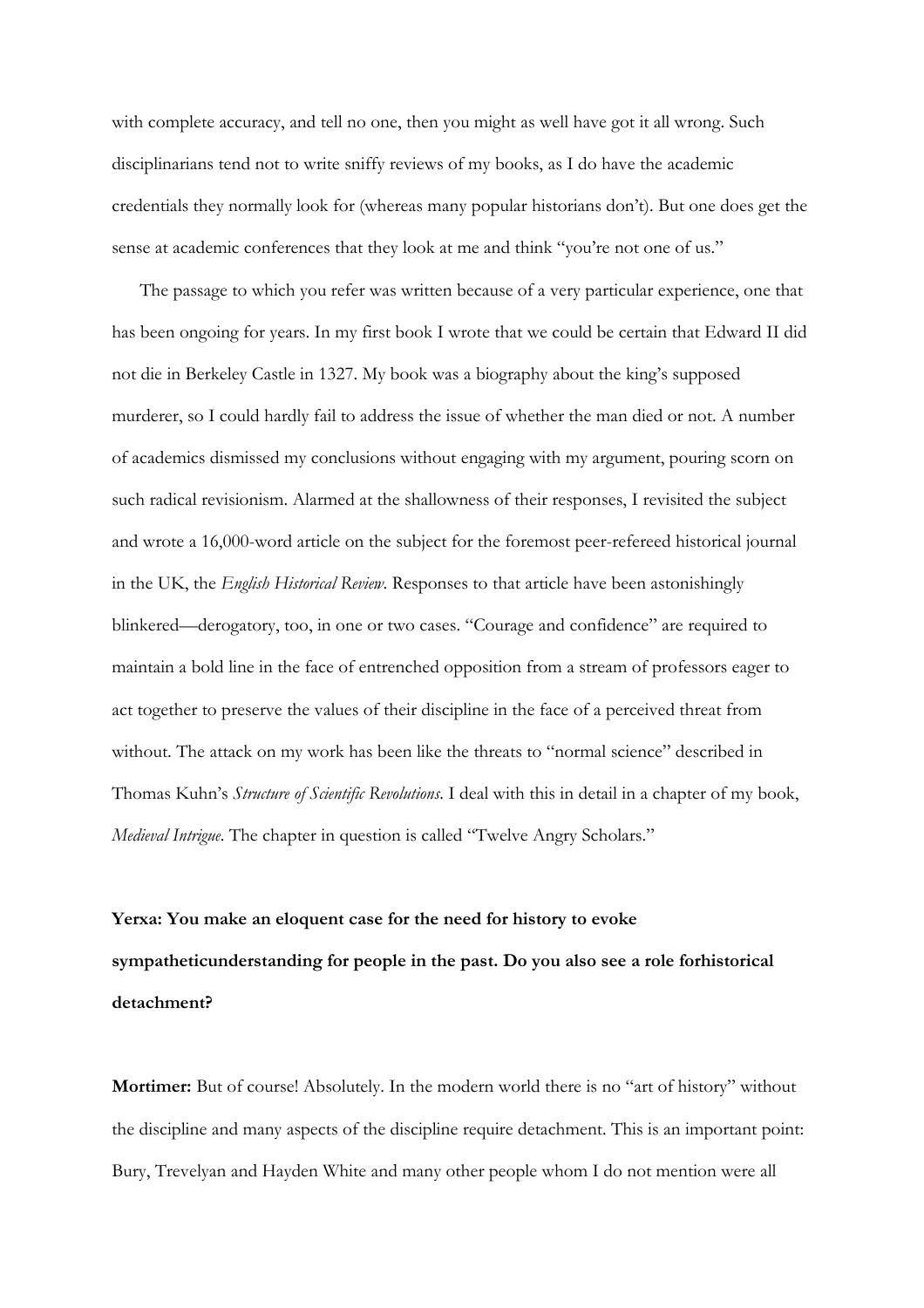wrong to think in terms of an art vs. discipline/science tension. Rather the art needs the discipline, like a building needs foundations. You can't have a building without foundations strong ones, too, if you want it to last. But, unfortunately, you *can* have foundations with no building on top, and that is what today's academic system is doing: producing thousands and thousands of foundations that are not built on, and which are neglected by the public and soon covered by the sands of time.

**Yerxa: If the academy is essentially incapable of producing historian artists, will they always be in short supply? To extend the artist metaphor abit, who are the patrons of historical artistry? Trade publishers?** 

**Mortimer:** Trade publishers? Patrons? I wish! Publishers are businessmen: they are after a profit. And the amounts of money they are prepared to advance for a book rarely will cover the time needed to research and write it. No, there are no "patrons" as such. There may be for specific purposes. I reviewed an excellent history of the Merchant Taylors' Company once, which was commissioned and paid for by the livery company itself. It was scholarly, lavishly illustrated, very well written—perfect, if you were a member of that livery company. Few other people would be interested.

I don't think one can expect there to be patrons. I look around the current crop of independent historians in the UK whom I meet at literary festivals, and some are brilliant writers; but I have to observe that quite a few come from rich backgrounds and have private incomes, or are able to command large advances because of a TV profile. Those who survive off their writing alone are relatively few and far between. And their relationship with a publisher is much more like a 19th-century artist's relationship with a gallery owner. There are no patrons for what I do; I have to rely on my books selling in sufficient quantities. But then, if there were patrons, they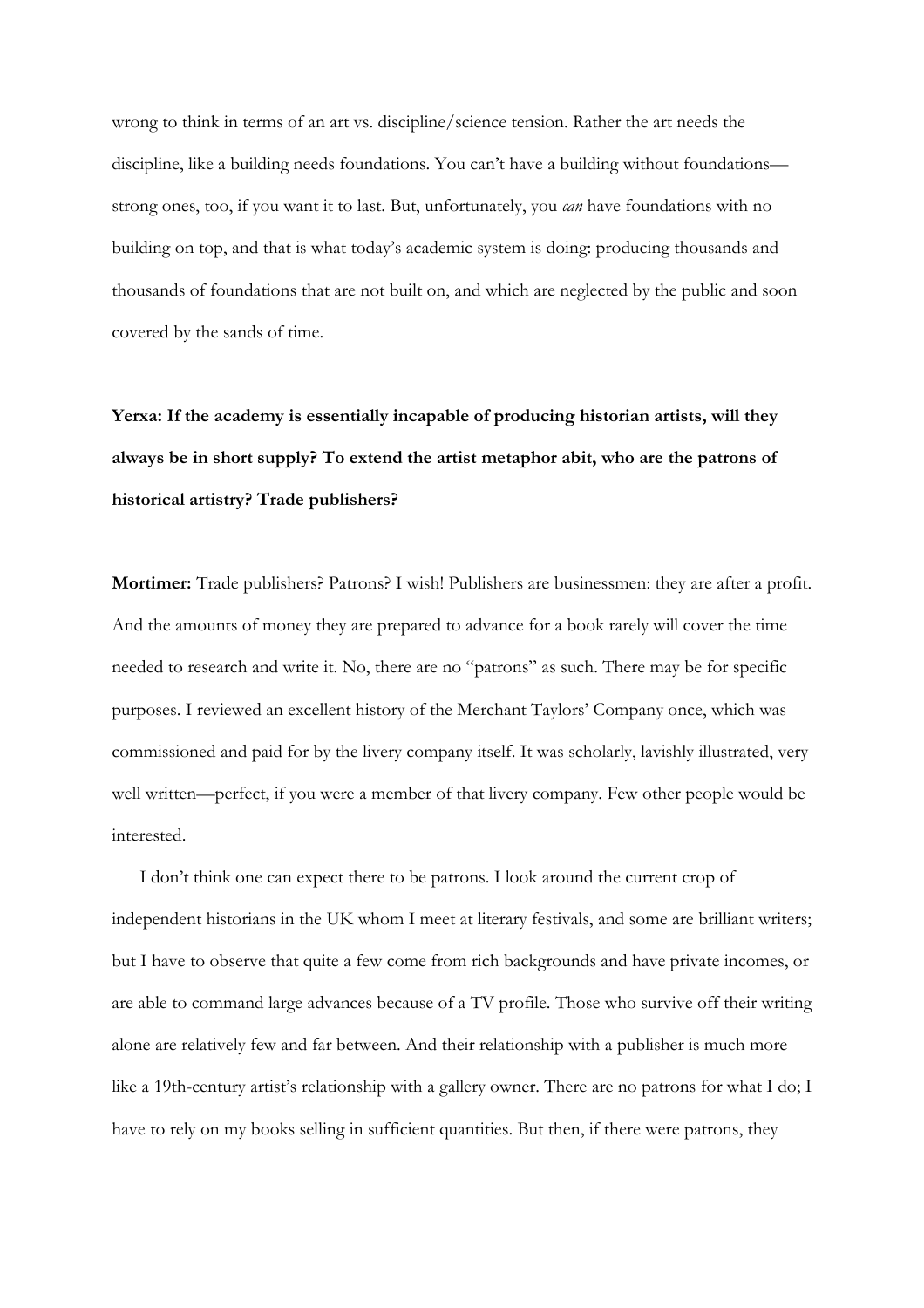would probably want to meddle. It is the complete freedom to research, think, and write whatever I want that I find so rewarding and constantly inspiring.

To say the academy is not capable of producing historians who practice the art is not quite correct. I have a high regard for two or three books produced by Simon Schama, who remains firmly within academia. But higher education does not teach anyone to visualize forms that have not been visualized before: if academia taught "Schama-style" history, students would simply produce derivative works in the vein of his *Landscape and Memory*, *An Embarrassment of Riches*, and *Citizens.* If they came up with a good idea, they would need to find a mainstream publisher. Academia can only provide the foundation of the discipline on which historians may build.**Yerxa: What prompted you to write The Time Traveller's Guide?** 

**Mortimer:** I was about ten years of age, visiting Grosmont Castle in South Wales, on holiday with my father, mother, and brothers. Grosmont was the birthplace of the famous first duke of Lancaster, one of the greatest military leaders of the Middle Ages. It was the third castle we had visited that day. I wanted to see the place where the duke's mother had lived, where she had sat and eaten in the weeks before and after the birth, the hall with the central fire and the servants bustling about with the clean linen, firewood, and platters. I was so excited about it that I forgot the castle was a ruin. When I arrived I found myself standing in an empty stone shell, with the leaves of nearby trees rustling in the breeze. And everyone I had pictured in my mind on the way there was more than just dead—they were described in the guidebook like so many butterflies pinned out in a display case. I realized then that history is not about people as "the dead" but about them living. It is about butterflies in flight, not pinned out, fading in a display case. History is about life. Returning to my school syllabus after that holiday was an enormously frustrating experience. But as I sat in the classroom, I realized what I wanted to see was the living past.

The actual idea for a guide to the past came to me in 1994. I met a woman who worked for a chain of bookstores to discuss it on January 5, 1995. She thought it was an excellent idea—but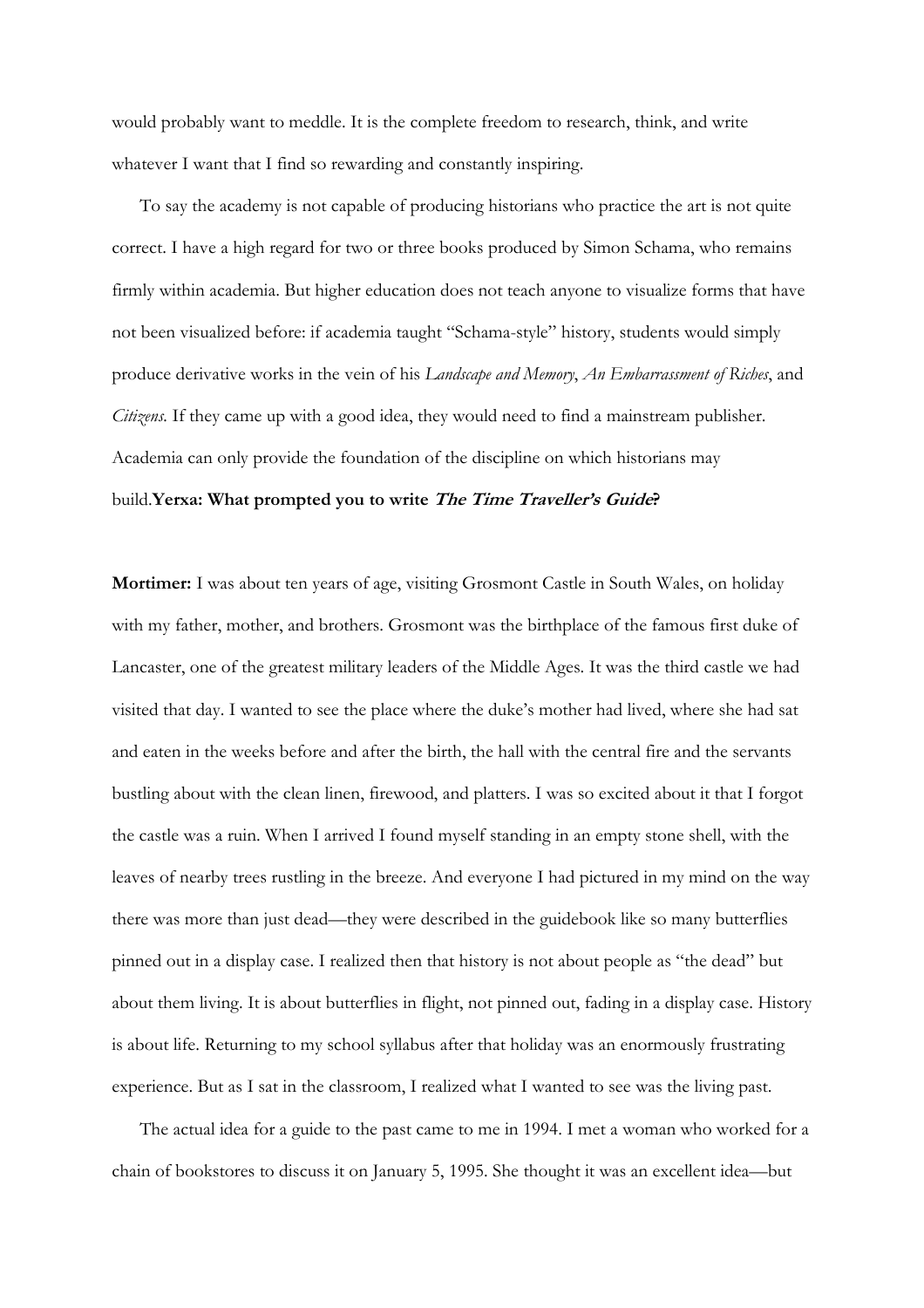then she distracted me by marrying me. Twelve years later, although we had three children, I still had not written the book. So I decided that the time had come.

Yerxa: To give our readers better sense of *The Time Traveller's Guide*, would you speak **to a few aspects of life in 14th-century England that would surprise the 21st-century visitor and mostly likely would not appear in standard academic historical treatments?** 

**Mortimer:** When writing about how to live in the 14th century, I found certain subjects completely neglected. Top of the list was personal hygiene: did people clean their teeth and, if so, how? Did they wash their hair? What did people use for toilet paper? Et cetera. It was very difficult to find such details.

More interesting were the implications of things we take for granted about the past. Relationships between men and women, for example. Yes, these were highly uneven, with women hugely disadvantaged. But when you consider the medical understandings of the time, you start to understand the sexual prejudices were not entirely because of sex but partly medical. Similarly the restrictions on women's liberty. When you realize that half of medieval England's population was under the age of twenty-two, you become aware of the high proportion of young men traveling between towns, armed with swords, with many opportunities for breaking the law and getting away with it. In such circumstances not only would you not allow your daughter to travel between towns without a strong escort, she probably would not want to. So the restrictions on women traveling appear more social precautions than sexual prejudices. And in the context of this implicit violence, when boys as young as seven could be hanged for misdemeanors, including theft, you start to understand why beating them was considered a responsible and good thing to do.

These are obvious to most historians but for that very reason they rarely are overtly stated in history books. One can say the same regarding the benefits of superstition. The modern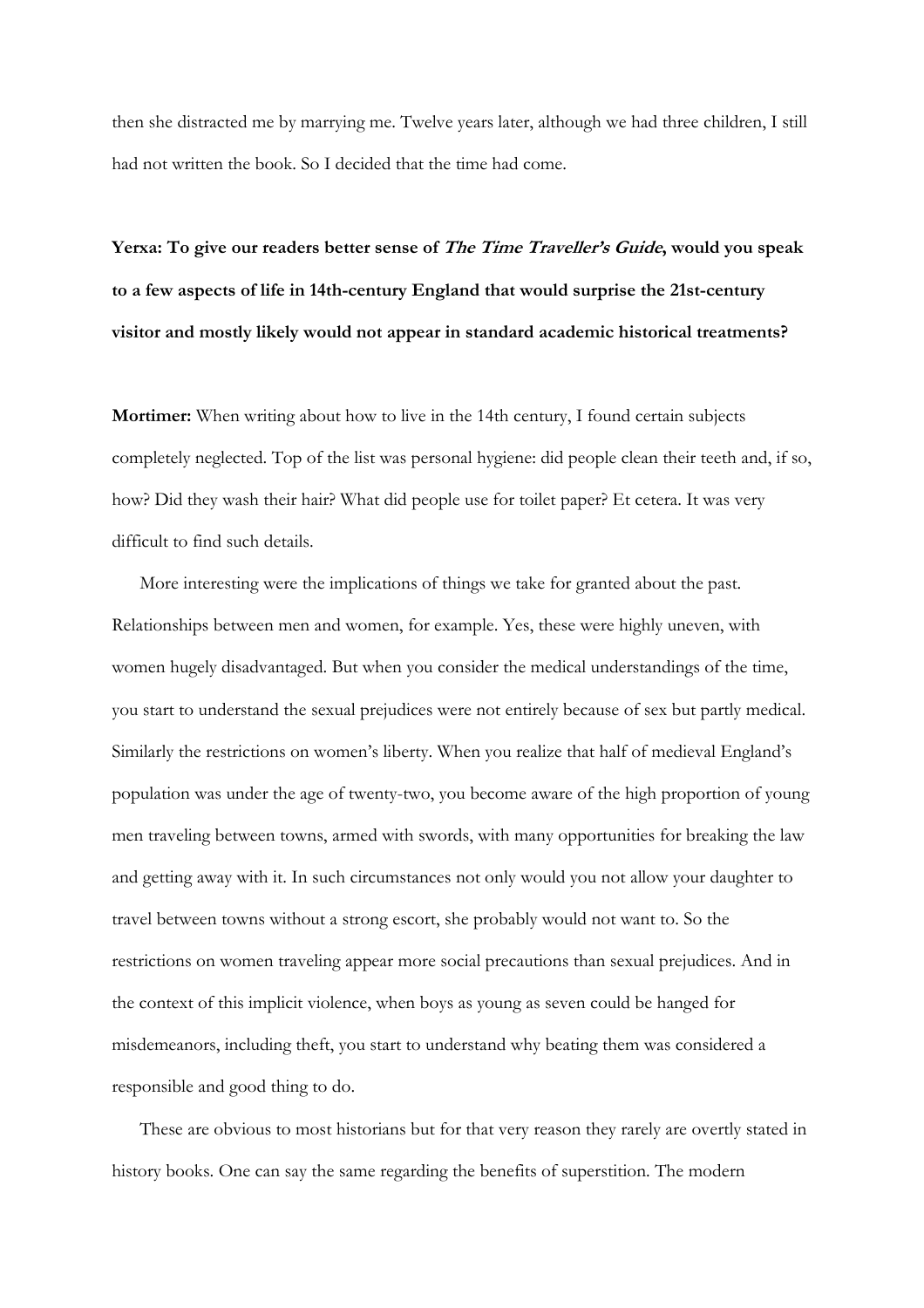nonspecialist reader tends to deride medieval people for their superstitious beliefs. Of course, academics versed in postmodernism and sophisticated models of belief understand that one belief system is not necessarily better than another. But using the *Time Traveler's Guide* conceit, one can illustrate this vividly by juxtaposing the process of a witch trial in which it was noted that various oddities were boiled in the skull of a hanged murderer with Roger Bacon's famous lines that rationalize the possibility of suspension bridges, deep-sea divers, aircraft, and fast-moving land vehicles. It is precisely because of the medieval mind's openness that such things were considered possible—whether these be classed religious, superstitious, or scientific. Without the belief in what we class superstitious practices, there would not have been the innovation.

#### **Yerxa: How did the day-by-day framework you employed in 1415: Henry V's Year of Glory contribute to your overall assessment of Henry V?**

**Mortimer:** Profoundly. Ever since starting to write the "January" chapter I have talked about this book as an "experiment in historical form," for I quickly realized it was experimental in more ways than I could have imagined. At the outset I decided on the comprehensive day-by-day structure because there are many books on Henry V and just as many on the battle of Agincourt, and there's a good scholarly contribution, too, (in both book and article form) across both fields. So either I had to do something different or I had to skip Henry V's generation in my "biographical history of medieval England." Given that the avowed aim of my "biographical history" is to deal chronologically with the history of England 1326-1461 through a study of the biggest mover and shaker in each generation, it would have been a fatal flaw to ignore Henry V. It also would have been a flaw because he directly tried to emulate his great-grandfather Edward III, and the one of the main justifications for a multigenerational biographical approach is to examine how later generations took inspiration and learnt from their forebears. So I had to find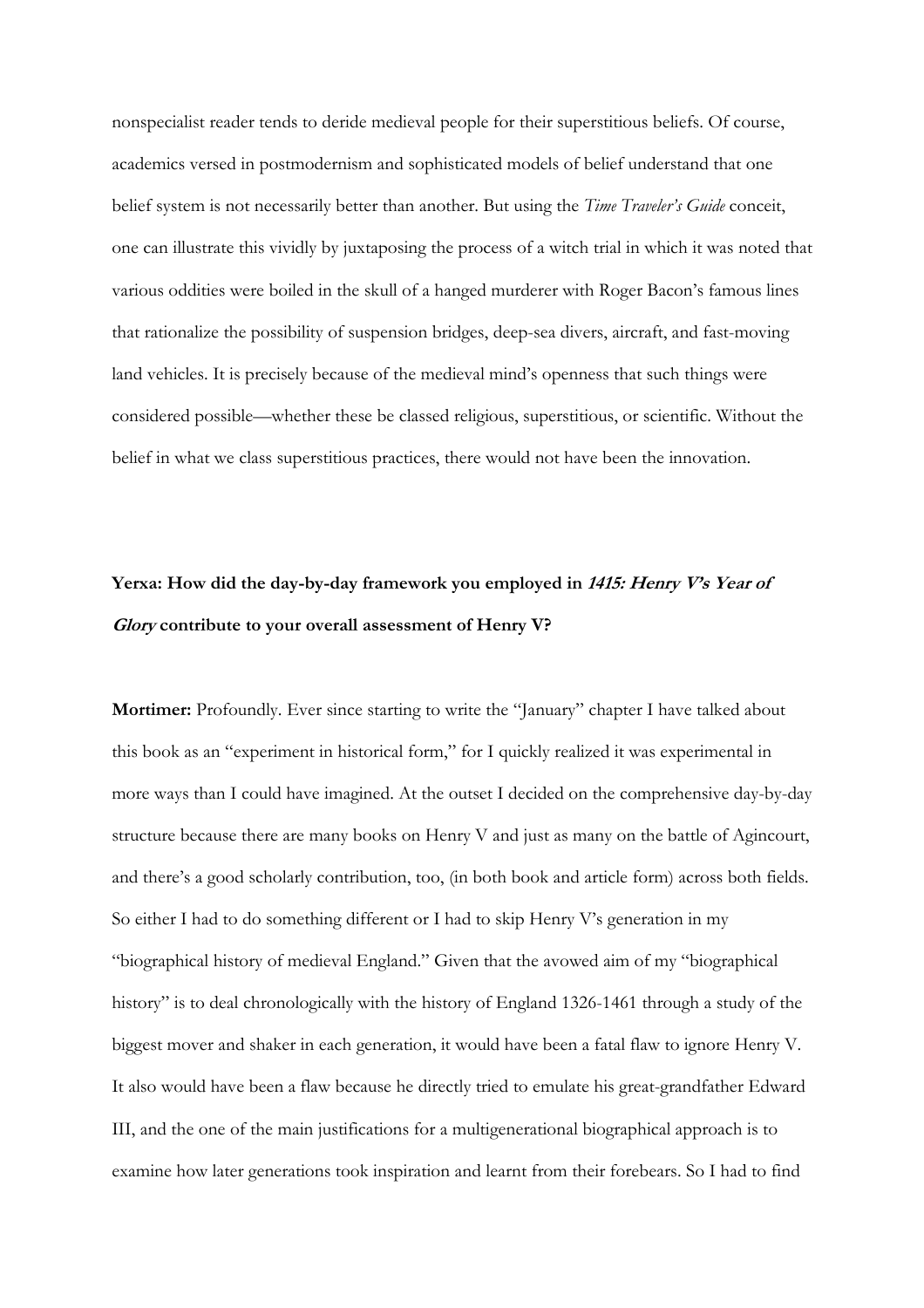some way of addressing Henry V anew.The radical form was thus undertaken simply for the sake of doing something different. My view of Henry V at the outset was that he deserved the heroic reputation we normally accord him. Having dealt with Edward III in *The Perfect King* (2006), it seemed to me that Henry V was another man who set out to be a "perfect king" and more nearly accomplished this impossible ambition. I knew he was deeply religious, and I knew that his restarting of the war was deeply questionable; but in many respects I had not even begun to get to know the man. The difference was not so much the decision to base the book on a year as the determination to be comprehensive. I did not select evidence: I included everything I could find that personally related to the king (although some details were relegated to the endnotes). This comprehensiveness allowed me to see that he was not just religious, he was fanatically religious, even by the standards of his own time. It also allowed me to compare his relationship with his brothers and other kin, and exposed the degree to which he was a rival of the Duke of Clarence (just a year younger) and how the Earl of Cambridge could feel he had been set aside by Henry. It permitted a clear statement of Henry's approach to women—cautious to the point of hostility, misogyny even. Similarly, it revealed his insecurity as a king and his cruelty: his unjustifiable treatment of Lord Scrope being a clear example. But above everything else, it exposed his genuine courage: that he did make remarkable decisions, believing that God would protect him. While I did not like the character that emerged at the end, I have to take my hat off to him for his sheer courage.

# **Yerxa: Do you plan to use this particular historical form, or variations of it, again? Or are you planning to employ another "new narrative framework" in the future?**

**Mortimer:** No, I won't use this framework again. This book very nearly drove me mad. Unlike my other books it required a great deal of research to be front-loaded, so I would know which supplementary characters' lives to include as corollary narratives. Thus when it came to writing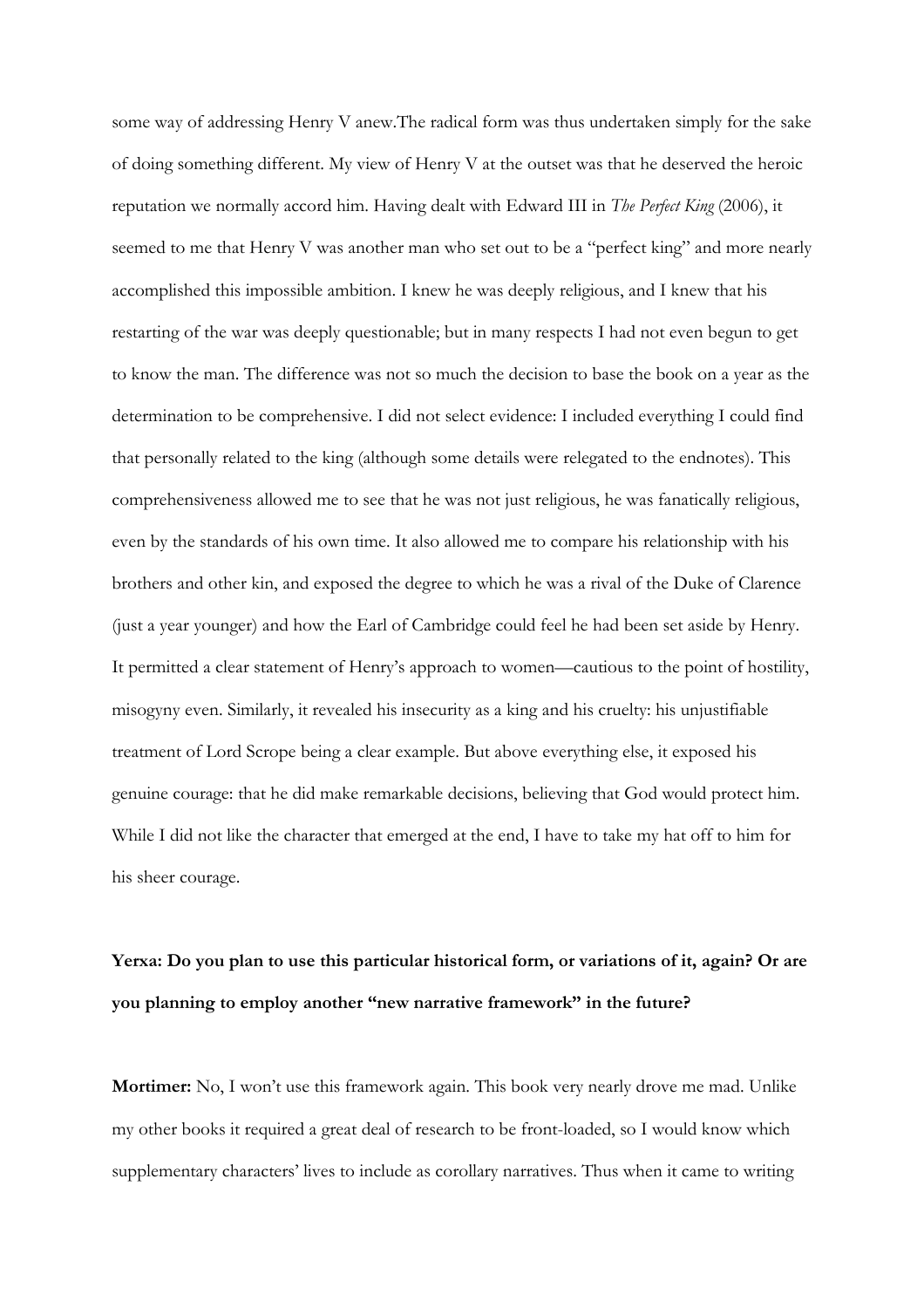the book I had to work from a mass of notes. And then I discovered how difficult it was to turn those notes—basically a long list of things that happened or may have happened in 1415—into a literary work without being able to change the order of any event or subplot. There were days in 1415 that were just plain boring. As I wrote in the book, the task of making this book readable was like trying to describe the periodical table of the elements in a book without excluding any and without changing the order.

Had I world enough and time I would like to employ this same structure for years like 1485, 1558, 1688, and 1939 in England—years when various interplaying forces across several countries all were shifting their positions around each other, with social, religious, and political agendas that affected England. But I want to move on to other things.

As for another "new narrative framework," yes, definitely. But I'm not saying what it is, except that it's not fiction. One of the rarest and most valuable things in writing history for the public is an original approach that has both intellectual validity and popular appeal. *My Time Traveler's Guide* has set a pattern that I can follow for other periods (an Elizabethan England volume is under contract) but this concept is more or less settled as a form now: it won't allow me to experiment much further. Treating the past in the new way I have in mind will be very challenging, and hugely experimental, but it will reveal another way to make history (in its most general sense) relevant to the public, which is what I see as the real value of my historical work.

**Yerxa: What is your take on the various ways people are attempting to connect with the past by such things as military reenactments, cooking old recipes with period utensils, or performing music with period instruments? What drives this impulse?** 

**Mortimer:** Their attempts amuse me and sometimes interest me, only rarely irritate me and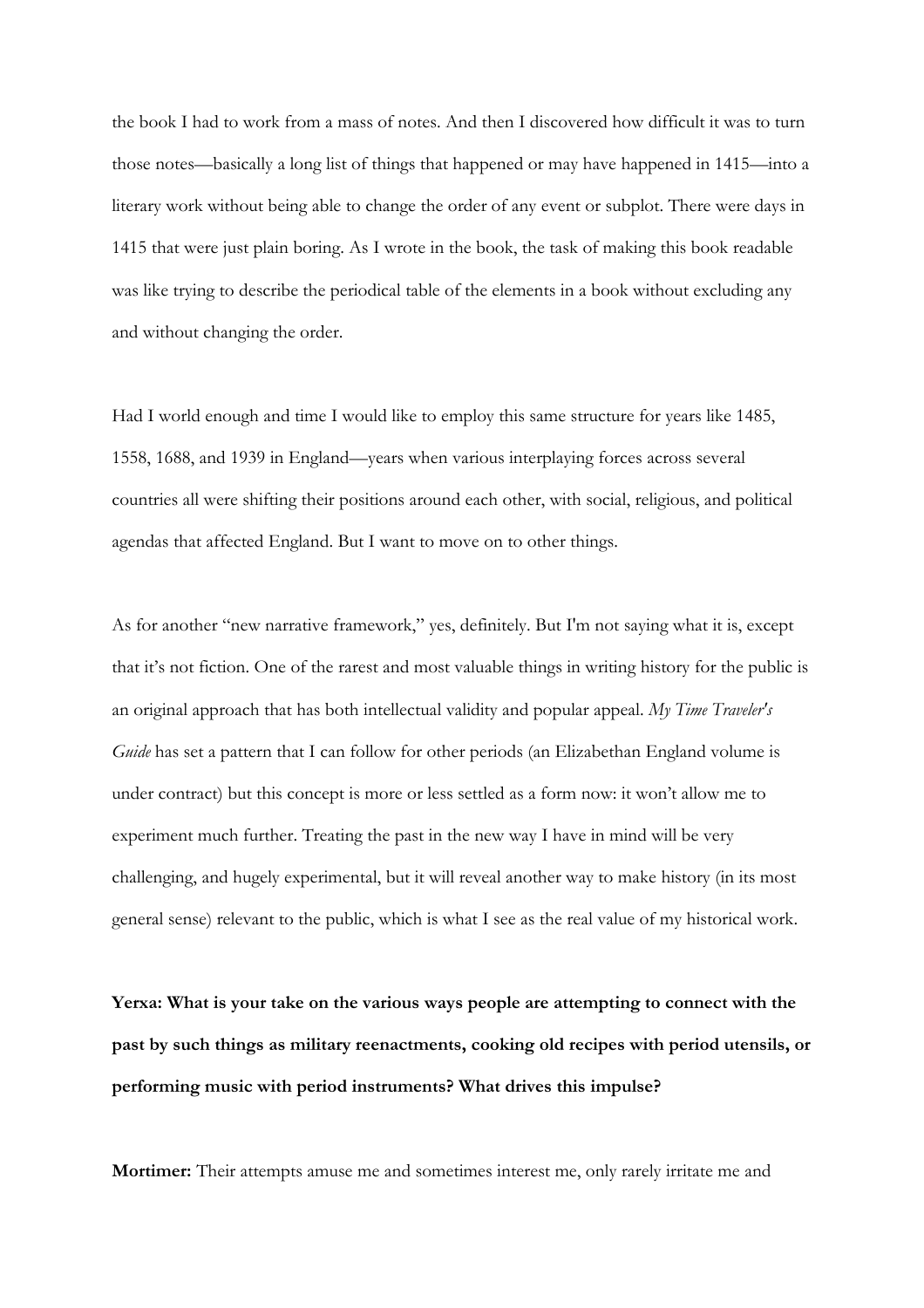occasionally inform me. On the whole, I am too skeptical of the ability to "get it right" to warrant trying these things myself, and I think one has to do a lot of experimentation to learn anything significant. For example, if I were to try cooking on an open fire, I would very quickly learn how bad I am at it, not how good they were in the past. Having said that, there are some people who have taken these things seriously for years, and who therefore have acquired a number of points of practical experience. I spoke to a man the other day who had built his own thatched Iron-Age-style hut. "Where's the hole in the roof?" I asked. "There isn't one," he answered. "You don't need one. What's more if you do put one in, you lose heat and a sudden updraft can take the flames up and burn both you and your roof. In the meantime, the layer of smoke kills the insects in the thatch." I was amazed. And stood corrected.A few years ago I watched my youngest brother David, who is a blacksmith, make some medieval-style arrowheads. He has quite a few years' experience, and the time it took him made me aware of the labor involved. So I was able to estimate how long it would have taken to make the quantity of arrows that the English took on their expeditions to France. One English writ from the 1340s contains an order for the supply of 130,000 sheaves of arrows. How long would it have taken to make this lot? About 2.6 million man-hours. This is why the French were never able to produce archery-based armies to respond to the English. French culture looked down on the archer, and thus there was no tradition of archery or steady production of the essential ammunition required for an archery war. So reenactments can have impact on scholarly understandings, too.

# **Yerxa: What is the historian's social responsibility? And what, if anything does the public's "enjoyment of history" have to do with it?**

**Mortimer:** This is a really big question, and there is insufficient space here to deal with it. The full answer is to be found in my essay: "What Isn't History? The Nature and Enjoyment of History in the Twenty-First Century," *History: The Journal of the Historical Association* 93 (2008):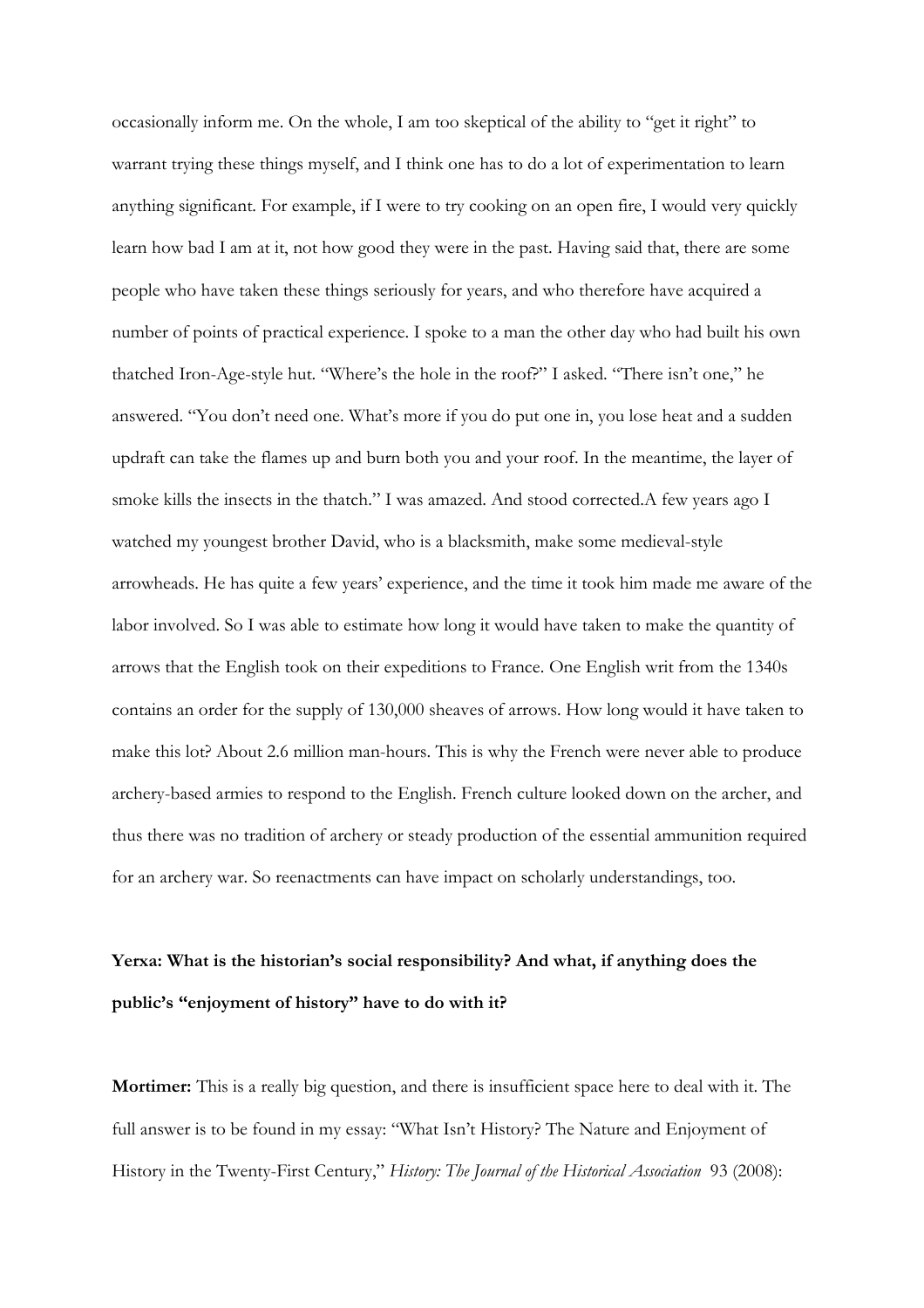454-474. But the short answer is that people are aware that they and the society they live in has a past, and they seek explanations of that past—how did this happen, why does that building look that way, why am I here, etc. If historians refuse to look beyond the academic horizon, and fail to answer the questions posed by the public, then they are failing in their social duty—in the same way as a public law-enforcement officer would be failing his duty if he only protected his friends and not the general public. As most academic historians are paid with public money (in the UK, at least), I argue that they have a duty to address the questions that society wants answered, not just their own research projects.

The public enjoyment of history is a multilayered thing. On the one hand it is simple—going to a ruined castle, reading a great "true" story—but on the other hand it goes far deeper. Why do we preserve old buildings and have conservation areas in old towns? The willingness to live in an old, listed building and to maintain it for future generations indicates a social engagement with the past. So, too, does the pride we take in long-established traditions and institutions, even a sense of national history. All these things matter to the public and to us as a group, a society. I find it deeply irritating and condescending when I read lines like "history is simply what historians do"; history is also what members of the general public do, everyday, and if we as historians don't recognize that, we are the ones who will suffer, sailing off up our own little creek in our own little canoes, alone. However, if we do engage with the questions that the public want answered, then we have the means of justifying what we do socially and enhancing its significance—to the benefit of all, those we inform, those we inspire, and our ourselves.

**Yerxa: You have reflected recently on "true originality in history." What do you mean by the term, and where do you see it today?** 

**Mortimer:** As the *TLS* have made this essay "Beyond the facts" freely available on-line, I would encourage everyone to read it there at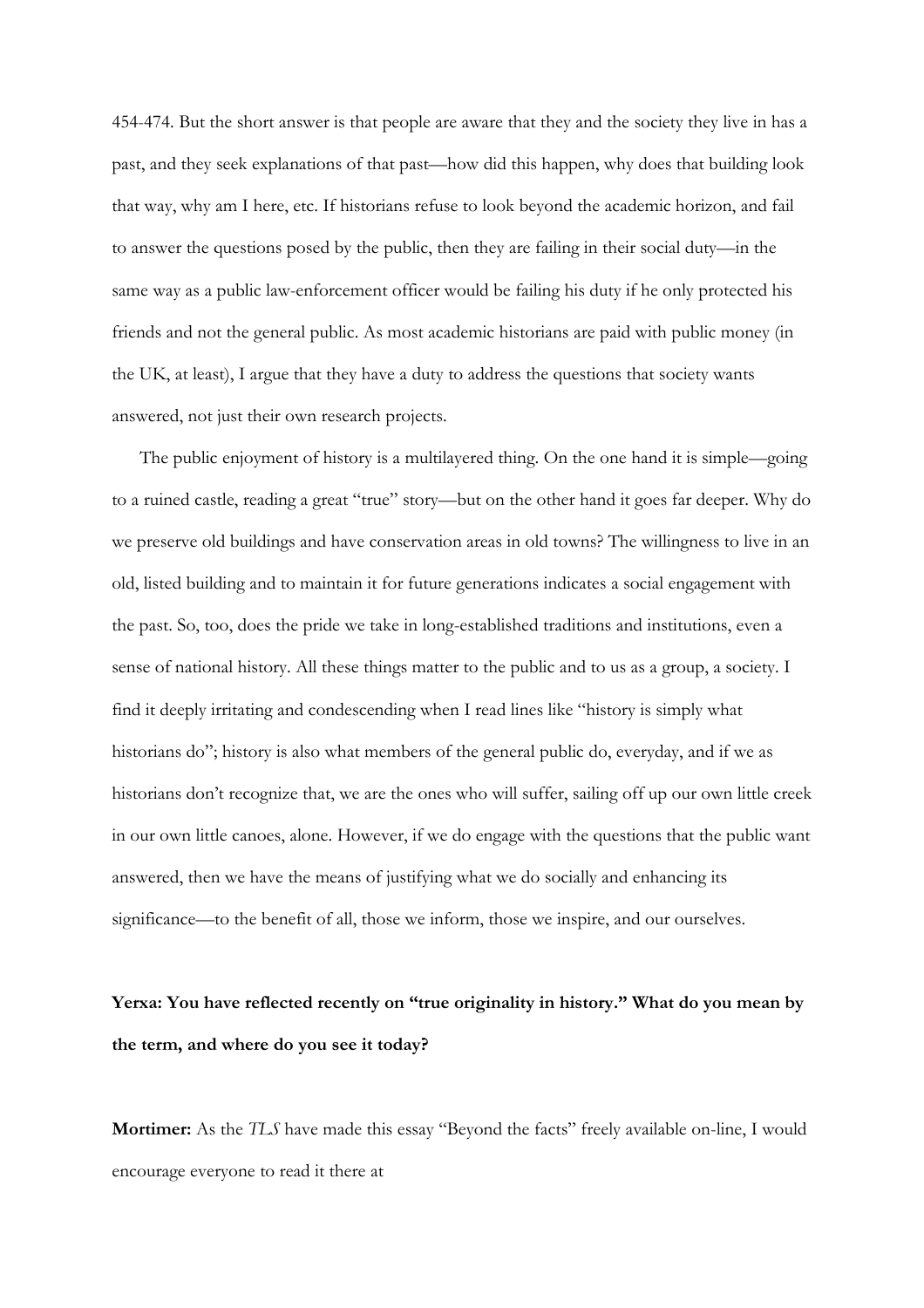http://entertainment.timesonline.co.uk/tol/arts\_and\_entertainment/the\_tls/tls\_selections/com mentary/article5473416.ece.

But, in brief, I distinguish between routine originality and true originality in the following way. Routine originality is a new research finding as a matter of historical discipline. We have research questions, we find evidence, we analyze it, we apply our theories, and we come up with something original to say. True originality is when we find something in life, or in ourselves, that conditions our response to the past, something that previously was not to be found and could not have existed without us. It might be as simple as a term: "bastard feudalism" or "The Renaissance," or it might be a new approach (like my *Time Traveler's Guide*), or it might be a radical reinterpretation of an entire subject (like Keith Thomas's *Religion and the Decline of Magic*). I argue in my *TLS* piece that it is only true originality that has public significance:

It is only those historians and scholars of true originality who have a significant and influential part to play in modern society, for only they can put into their works something which is rooted in life, not evidence. Through them, people may come to understand the human past differently, and what mankind has done differently, and thereby achieve a new vision of what mankind is . . . . Poets may not be the only unacknowledged legislators of the world.

**Yerxa: In several think pieces (including to some extent "The Art of History"), you have argued for the value of history as reader-centered rather than evidence-centered. Could you speak to that distinction briefly?** 

**Mortimer:** This is too radical a distinction. Have I ever used the term "reader-centered"? If I have, then I was probably trying to draw attention to the fact that history does not have to be wholly evidence-based in order to be meaningful. In fact it cannot: the historian needs to consider the audience.